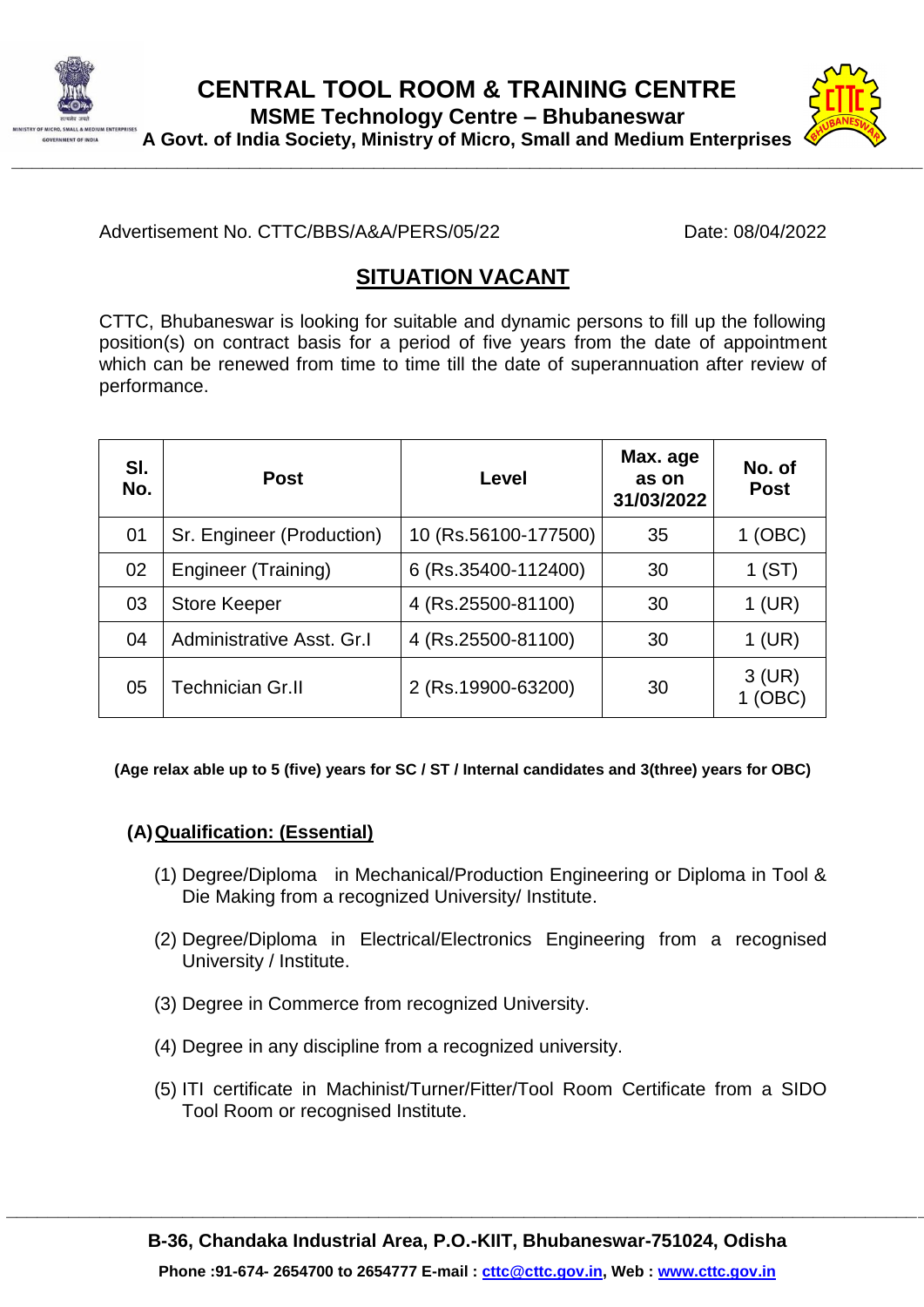



## **(B)Qualification: (Desirable)**

- (1) Post Graduate Diploma in Tool Design/ CAD-CAM or equivalent from recognized Institution.
- (2) Post Graduate Diploma in Tool Design or CAD-CAM or tool engineering from recognized institution.
- (3) Diploma/Post Diploma in Material Management from a recognized Institute.
- (4) Degree in commerce from recognized University.
- (5) Certificate course in CAD/CAM/CNC from recognised Institution.

### **(C)Experience: (Essential)**

- (1) 3 (three) years for degree holders & 5 (five) years for Diploma holders. Practical experience in Tool Production.
- (2) Nil for Graduate Engineers & 2 years for Diploma holders in tool room / recognized technical training institution.
- (3) 2 (Two) years experience in Stores in a reputed manufacturing organization.
- (4) 2 (Two) years experience in Administration/Accounts in a reputed manufacturing organization.
- (5) Experience in operation of Tool Room machines and equipments.

### **(D)Experience: (Preferable)**

- (1) Practical Experience in use of CAD/CAM for Tool Design & Programming of CNC Machines. Practical Experience of working in CNC Machines.
- (2) Practical Experience in operating machines in Tool production including CNC machines.
- (3) Working knowledge in computer.
- (4) Working knowledge in computer.
- (5) Experience as Tool Maker / CNC Machine Operations.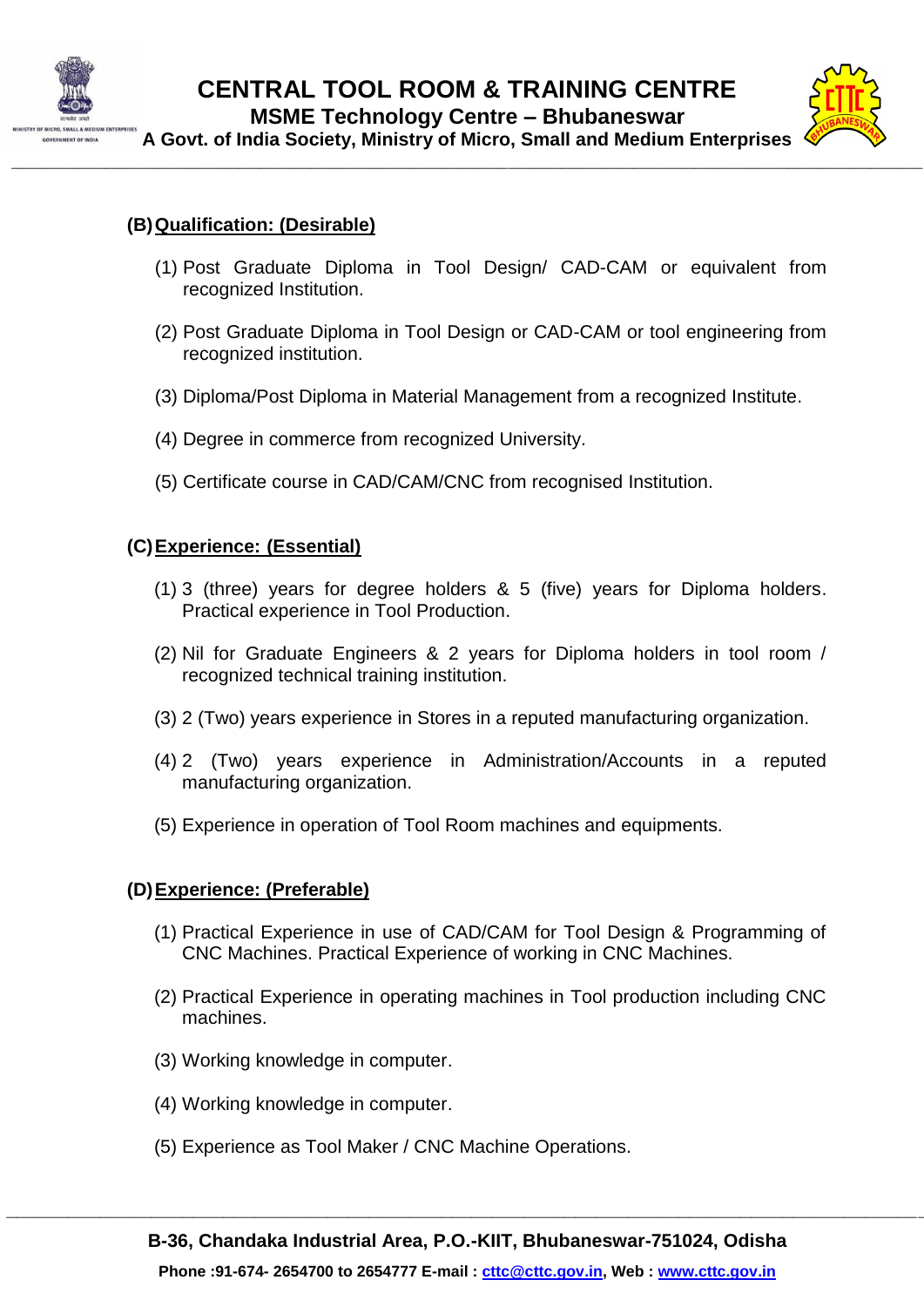



**A Govt. of India Society, Ministry of Micro, Small and Medium Enterprises**

# **INSTRUCTIONS**

- i) Candidates, fulfilling the above eligibility criteria apply in the enclosed **prescribed format only** with self-certified photocopies of relevant certificates/ testimonials.
- ii) Application in sealed envelope superscribing "**Name of the Post Applied for……………………….………….."**, should reach **To The General Manager, Plot No. B-36, Chandaka Industrial Area, P.O.-KIIT, Bhubaneswar, Dist-Khurda, Odisha -751024, on or before 17th May 2022, 5.00pm.**
- iii) Incomplete/unsigned applications and applications received without photographs, certified copies of required certificates such as educational qualification, experience certificate, caste/community etc. and those received after the prescribed last date for receipt of application will summarily be rejected without any communication to the candidate.
- iv) No TA/DA will be paid to any candidate including SC/ST candidates for appearing in the test.
- v) Wrong declarations/submission of false information or any other action contrary to law shall lead to cancellation of the candidature at any stage.
- vi) The candidates serving in Central/State Govt. or any Govt. Undertaking/ Autonomous organizations are required to send their application through proper channel. However, they may send an advance copy to CTTC-Bhubaneswar and produce NOC at the time of interview.
- vii) The Centre reserves the right to short list and call limited number of candidates for test/interview and offer lower posts to the candidates in case of non-availability of suitable candidates for the advertised post.

## **GENERAL MANAGER CTTC – BHUBANESWAR**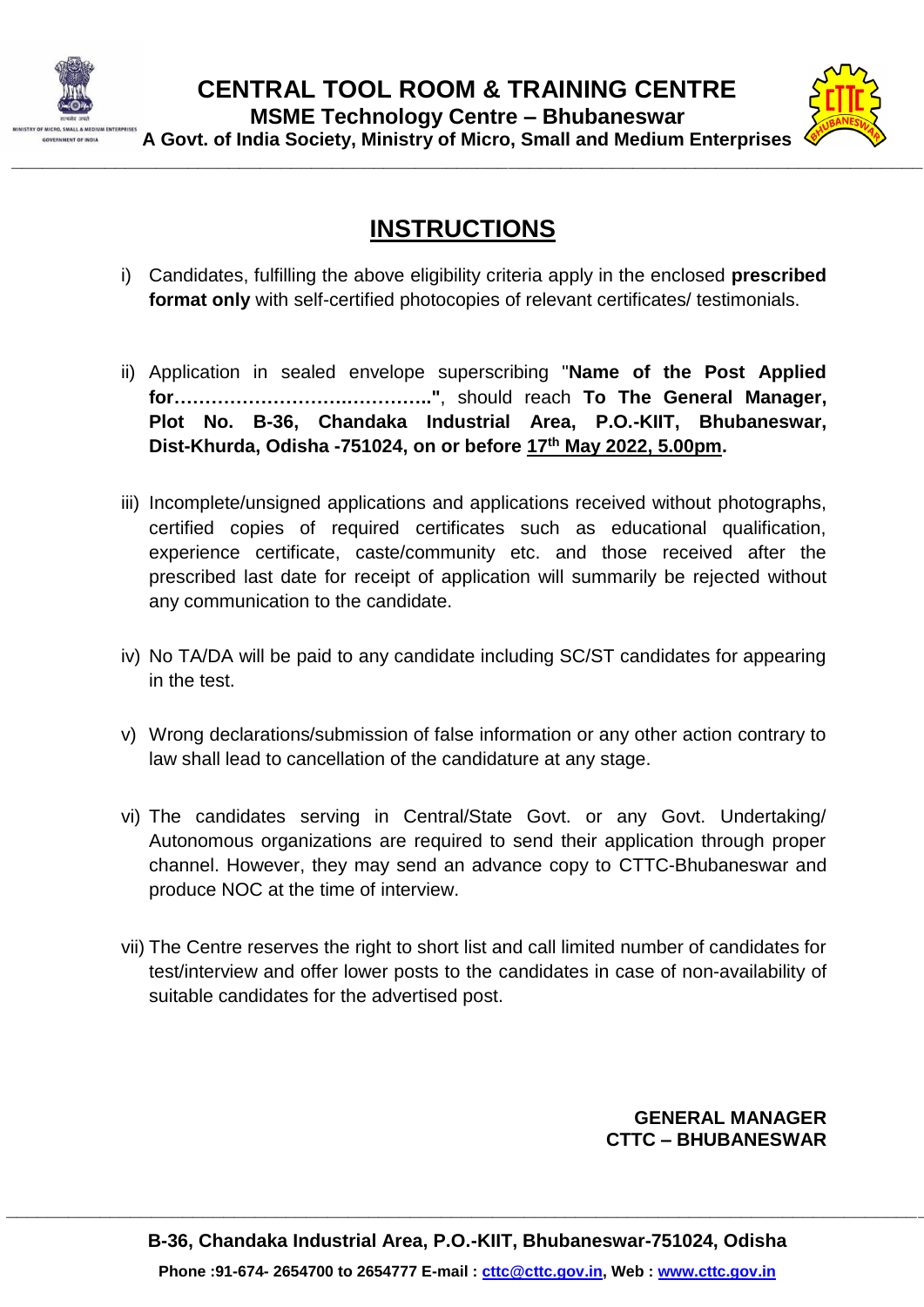



## **APPLICATION PROFORMA**

| <b>FOR OFFICE USE</b>                                                           |                                                   |                                                                         |                 |  |                           |                       |  |  |                                   |            |                         |  |    |                                                   |         |  |  |  |
|---------------------------------------------------------------------------------|---------------------------------------------------|-------------------------------------------------------------------------|-----------------|--|---------------------------|-----------------------|--|--|-----------------------------------|------------|-------------------------|--|----|---------------------------------------------------|---------|--|--|--|
|                                                                                 |                                                   |                                                                         | <b>VERIFIED</b> |  |                           |                       |  |  |                                   |            |                         |  |    |                                                   |         |  |  |  |
| (Essential)                                                                     | Qualification<br><b>Experience</b><br>(Essential) |                                                                         |                 |  |                           |                       |  |  |                                   |            | <b>Application No: </b> |  |    |                                                   |         |  |  |  |
| Qualification<br>(Desirable)                                                    | <b>Experience</b><br>(Desirable)                  |                                                                         |                 |  |                           |                       |  |  |                                   |            |                         |  |    |                                                   |         |  |  |  |
| Age                                                                             | Date:<br>Category                                 |                                                                         |                 |  |                           |                       |  |  |                                   |            |                         |  |    |                                                   |         |  |  |  |
| Mark 'Tick' in case of 'Yes' & 'Cross' Mark in case of 'No'                     |                                                   |                                                                         |                 |  |                           |                       |  |  |                                   |            |                         |  |    |                                                   |         |  |  |  |
|                                                                                 |                                                   |                                                                         |                 |  |                           |                       |  |  |                                   |            |                         |  |    |                                                   |         |  |  |  |
|                                                                                 |                                                   |                                                                         |                 |  |                           |                       |  |  |                                   |            |                         |  |    |                                                   |         |  |  |  |
|                                                                                 |                                                   |                                                                         |                 |  |                           |                       |  |  |                                   |            |                         |  |    | Paste here your                                   |         |  |  |  |
| 2. Full Name (Mr./Mrs./Kum.) As it appears on your certificates                 |                                                   |                                                                         |                 |  |                           |                       |  |  |                                   |            |                         |  |    | recent passport<br>size photograph<br>and sign it |         |  |  |  |
|                                                                                 |                                                   |                                                                         |                 |  |                           |                       |  |  |                                   |            |                         |  |    |                                                   | across. |  |  |  |
| (USE CAPITAL LETTERS)<br>(leave one space blank between two parts of your name) |                                                   |                                                                         |                 |  |                           |                       |  |  |                                   |            |                         |  |    |                                                   |         |  |  |  |
| 3. Correspondence address                                                       |                                                   |                                                                         |                 |  |                           | (USE CAPITAL LETTERS) |  |  |                                   |            |                         |  |    |                                                   |         |  |  |  |
|                                                                                 |                                                   |                                                                         |                 |  |                           |                       |  |  |                                   |            |                         |  |    |                                                   |         |  |  |  |
|                                                                                 |                                                   |                                                                         |                 |  |                           |                       |  |  |                                   |            |                         |  |    |                                                   |         |  |  |  |
|                                                                                 |                                                   |                                                                         |                 |  |                           |                       |  |  |                                   |            |                         |  |    |                                                   |         |  |  |  |
|                                                                                 |                                                   |                                                                         |                 |  |                           |                       |  |  |                                   |            |                         |  |    |                                                   |         |  |  |  |
|                                                                                 |                                                   |                                                                         |                 |  |                           |                       |  |  |                                   | Pin code   |                         |  |    |                                                   |         |  |  |  |
| Tel.No. (with STD Code) ___________________                                     |                                                   |                                                                         |                 |  |                           |                       |  |  | Mob. No._________________________ |            |                         |  |    |                                                   |         |  |  |  |
| E-mail :-                                                                       |                                                   |                                                                         |                 |  |                           |                       |  |  |                                   |            |                         |  |    |                                                   |         |  |  |  |
| 4.                                                                              | <b>Father's/Husband's Name</b>                    |                                                                         |                 |  |                           |                       |  |  |                                   |            |                         |  |    |                                                   |         |  |  |  |
|                                                                                 |                                                   |                                                                         |                 |  |                           |                       |  |  |                                   |            |                         |  |    |                                                   |         |  |  |  |
| 5.<br>a)                                                                        |                                                   | Indicate category to which you belong by marking "√" in appropriate box |                 |  |                           |                       |  |  |                                   |            |                         |  |    |                                                   |         |  |  |  |
| <b>SC</b>                                                                       |                                                   | <b>ST</b>                                                               |                 |  | <b>OBC</b><br><b>SEBC</b> |                       |  |  |                                   | <b>EWS</b> |                         |  | PН | <b>GEN</b>                                        |         |  |  |  |
|                                                                                 |                                                   |                                                                         |                 |  |                           |                       |  |  |                                   |            |                         |  |    |                                                   |         |  |  |  |
| If SC/ST/OBC/SCBC/EWS candidate, Caste<br><b>State</b><br>a)                    |                                                   |                                                                         |                 |  |                           |                       |  |  |                                   |            |                         |  |    |                                                   |         |  |  |  |

**B-36, Chandaka Industrial Area, P.O.-KIIT, Bhubaneswar-751024, Odisha Phone :91-674- 2654700 to 2654777 E-mail : [cttc@cttc.gov.in,](mailto:cttc@cttc.gov.in) Web : www.cttc.gov.in**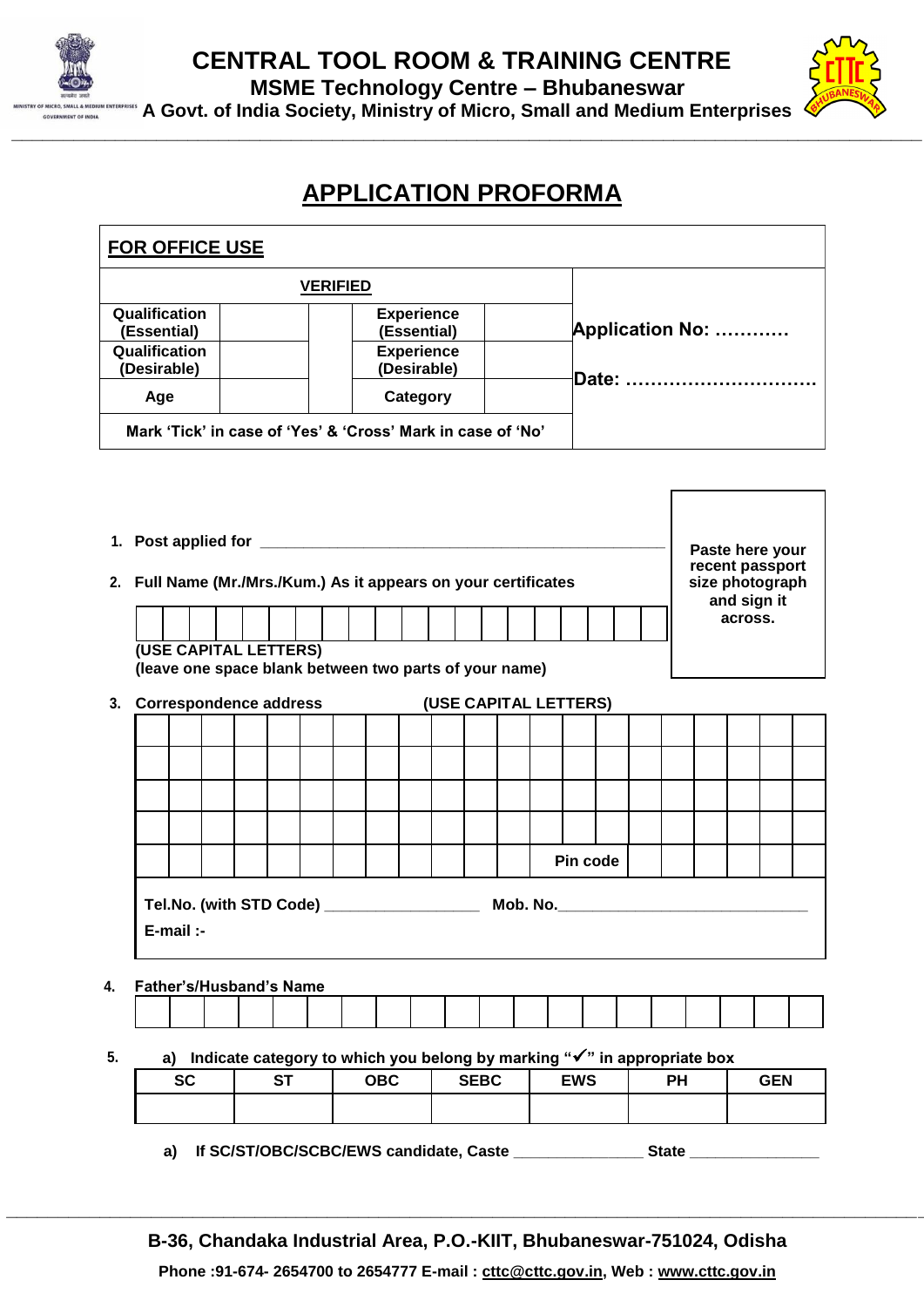

**MSME Technology Centre – Bhubaneswar**

**\_\_\_\_\_\_\_\_\_\_\_\_\_\_\_\_\_\_\_\_\_\_\_\_\_\_\_\_\_\_\_\_\_\_\_\_\_\_\_\_\_\_\_\_\_\_\_\_\_\_\_\_\_\_\_\_\_\_\_\_\_\_\_\_\_\_\_\_\_\_\_\_\_\_\_\_\_\_\_\_\_\_\_\_\_\_\_\_**

**A Govt. of India Society, Ministry of Micro, Small and Medium Enterprises**

|    |                                                                                                                                                      | b) Are you a PH candidate ?                                                     |             |                                                                                                                 |                  |  |                                               |  |              | <b>YES</b>      | <b>NO</b>                                    |  |         |             |  |
|----|------------------------------------------------------------------------------------------------------------------------------------------------------|---------------------------------------------------------------------------------|-------------|-----------------------------------------------------------------------------------------------------------------|------------------|--|-----------------------------------------------|--|--------------|-----------------|----------------------------------------------|--|---------|-------------|--|
|    |                                                                                                                                                      |                                                                                 |             |                                                                                                                 |                  |  | If yes, please mention category of disability |  |              |                 | HI<br>ΟH                                     |  |         | VI          |  |
|    |                                                                                                                                                      |                                                                                 |             |                                                                                                                 |                  |  |                                               |  |              |                 |                                              |  |         |             |  |
|    | Are you an Ex-Serviceman?<br>C)                                                                                                                      |                                                                                 |             |                                                                                                                 |                  |  |                                               |  |              |                 | <b>YES</b>                                   |  |         | <b>NO</b>   |  |
|    | of Ex-Serviceman/Commissioned Officer/Police Officer/other<br>(i)<br>In.<br>case<br>equivalent, specify, Date of Discharge _________________________ |                                                                                 |             |                                                                                                                 |                  |  |                                               |  |              |                 |                                              |  |         |             |  |
|    |                                                                                                                                                      | (ii)<br>Rank at present/last held<br>a) Acting______________ w.e.f. ___________ |             |                                                                                                                 |                  |  |                                               |  |              |                 |                                              |  |         |             |  |
|    |                                                                                                                                                      |                                                                                 |             |                                                                                                                 |                  |  |                                               |  |              |                 | b) Substantive_________ w.e.f. ____________  |  |         |             |  |
|    | d) Are you a candidate who had ordinarily been<br>domiciled in Kashmir Division of the state of<br>J&K during the period 01.01.1980 to 31.12.1989?   |                                                                                 |             |                                                                                                                 |                  |  |                                               |  |              |                 | <b>YES</b>                                   |  |         | <b>NO</b>   |  |
| 6. | a)                                                                                                                                                   |                                                                                 |             | Date of Birth (as per SSC certificate)                                                                          |                  |  |                                               |  | <b>Date</b>  |                 | <b>Month</b>                                 |  | Year    |             |  |
|    |                                                                                                                                                      |                                                                                 |             | b) Age as on 31/03/2022                                                                                         |                  |  |                                               |  | <b>Years</b> |                 | <b>Months</b>                                |  |         | <b>Days</b> |  |
|    | 7. Gender -                                                                                                                                          |                                                                                 | <b>Male</b> |                                                                                                                 | <b>Female</b>    |  |                                               |  |              |                 | { Mark " $\checkmark$ " in appropriate box } |  |         |             |  |
|    |                                                                                                                                                      | 8. Marital Status                                                               |             |                                                                                                                 | <b>Unmarried</b> |  | <b>Married</b>                                |  |              | <b>Divorced</b> |                                              |  | Widowed |             |  |
|    |                                                                                                                                                      |                                                                                 |             | 9. Nationality Management Contains a substitution of the set of the set of the set of the set of the set of the |                  |  |                                               |  |              |                 |                                              |  |         |             |  |
|    |                                                                                                                                                      |                                                                                 |             | 11. Place of Birth : Place ________________                                                                     |                  |  |                                               |  |              |                 |                                              |  |         |             |  |

#### **12. Educational & Professional Qualifications: Matriculation/SSLC onwards (as on 31.03.2022)**

| <b>Examination Passed</b> | Name of the<br>Institution/<br><b>University</b> | Subjects studied in<br>detail | Date, Month &<br>year of<br>passing | %age of<br>aggregate<br>marks |
|---------------------------|--------------------------------------------------|-------------------------------|-------------------------------------|-------------------------------|
|                           |                                                  |                               |                                     |                               |
|                           |                                                  |                               |                                     |                               |
|                           |                                                  |                               |                                     |                               |
|                           |                                                  |                               |                                     |                               |
|                           |                                                  |                               |                                     |                               |